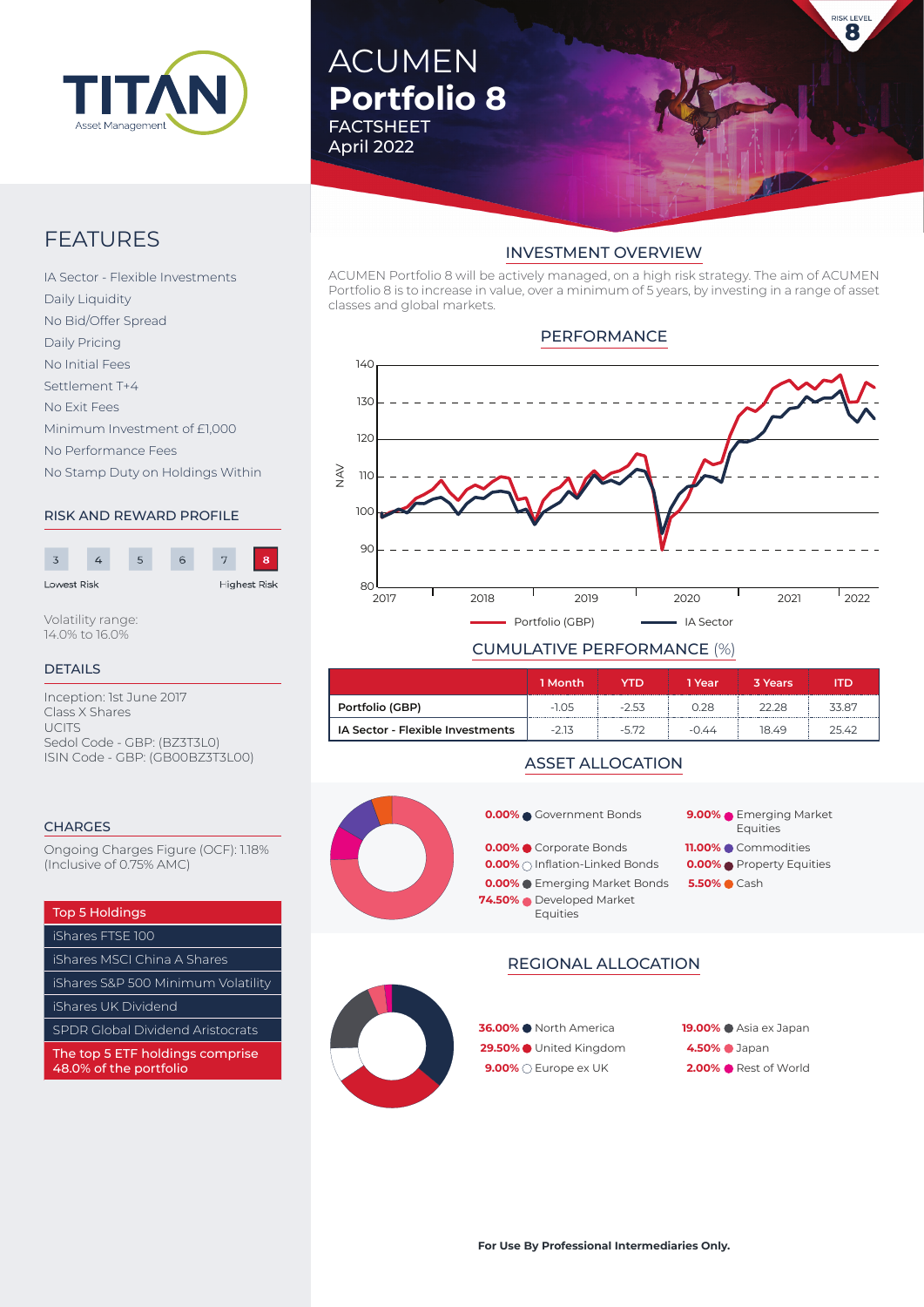

## INVESTMENT POLICY

ACUMEN Portfolio 8 will be actively managed, on a high risk strategy.This model has an internal risk rating classification of 8 and will aim to maintain this risk rating classification. The risk rating range is from 1 (lowest risk) to 10 (highest risk). This range is utilised across the whole of our investment proposition. The portfolio will invest in a number of different asset classes across global markets, including shares in companies, bonds, property and commodities. The asset class exposure over an investment cycle will broadly reflect the Benchmark as defined below.

#### INVESTMENT OBJECTIVE

The aim of the Portfolio is to increase in value, over a minimum of 5 years, by investing in a range of asset classes and global markets. This will be achieved through a combination of capital growth, which is profit on investments held, and income, which is money paid out of investments such as dividends from shares and interest from bonds.

# ABOUT TITAN ASSET MANAGEMENT

Titan Asset Management manages over £1bn of assets on behalf of all clients. We aim to provide private clients with access to institutional quality portfolio management at a retail price. Titan Asset Management Limited is a wholly owned subsidiary of Titan Wealth Holdings Limited.

#### ACUMEN PORTFOLIOS

The ACUMEN Portfolios are low cost sub-funds of the ACUMEN OEIC and are comprised of index tracking ETFs. The portfolios provide multi-asset, global coverage with wide diversification across equity, bond, commodity and property markets. The portfolios are regulated to the "gold" standard of European regulation - UCITS compliant.

#### INVESTMENT PHILOSOPHY

The fund management industry has experienced significant change in the last quarter of a century. Product innovation has enabled investors to benefit from wider exposure to global financial markets with far greater efficiency and at a lower cost. Index-tracking investments such as Exchange Traded Funds have grown increasingly important and form the building blocks for all investments managed by Titan Asset Management. We believe an actively managed, globally allocated, multi-asset portfolio, comprised of low-cost ETFs with diversified holdings in equity, bond, commodity and property markets is statistically more likely to outperform a traditional "stock picking" manager most of the time.

#### BENCHMARK

IA Sector - Flexible Investments.

## INVESTMENT TEAM

John Leiper, CFA, CFTe, is the Chief Investment Officer of Titan Asset Management and carries direct responsibility for all discretionary investments at the firm. Together with the portfolio management team, they manage the risk progressive range of ACUMEN Portfolios.

# KEY RESPONSIBILITIES

- Competent Authority Titan Asset Management are authorised and regulated by the Financial Conduct Authority
- Investment Manager Titan Asset Management
- Authorised Corporate Director Investment Fund Services Limited
- Depositary NatWest Trustee and Depositary Services Limited
- Administrator Investment Fund Services Limited
- Custodian BNP Paribas Securities Services
- Registrar Investment Fund Services Limited
- Auditor Ernst & Young LLP

# CONTACT INFORMATION

Titan Asset Management, First Floor, 29 – 35 Heddon Street, London W1B 4BN United Kingdom

#### www.titanwh.com

The Titan Asset Management investment team is based at: First Floor, 29 – 35 Heddon Street, London W1B 4BN

 Investment Fund Services Limited, Marlborough House, 59 Chorley New Road, Bolton, BL1 4QP United Kingdom T: +44 (0) 808 178 9321 **www.ifslfunds.com**

The Portfolio is available on the following platforms: AEGON • AJ BELL • ASCENTRIC • AVIVA

> AXA WEALTH • CANADA LIFE • CLEARSTREAM COFUNDS • EUROCLEAR FIDELITY FUNDSNETWORK HARGREAVES LANSDOWN • JAMES HAY • LV NOVIA • NOVIA GLOBAL • NUCLEUS OLD MUTUAL WEALTH • PRAEMIUM PRAEMIUM INTERNATIONAL • PRUDENTIAL SCOTTISH WIDOWS • SEI • STANDARD LIFE SWISSQUOTE • THE TAVISTOCK PLATFORM TRANSACT • ZURICH